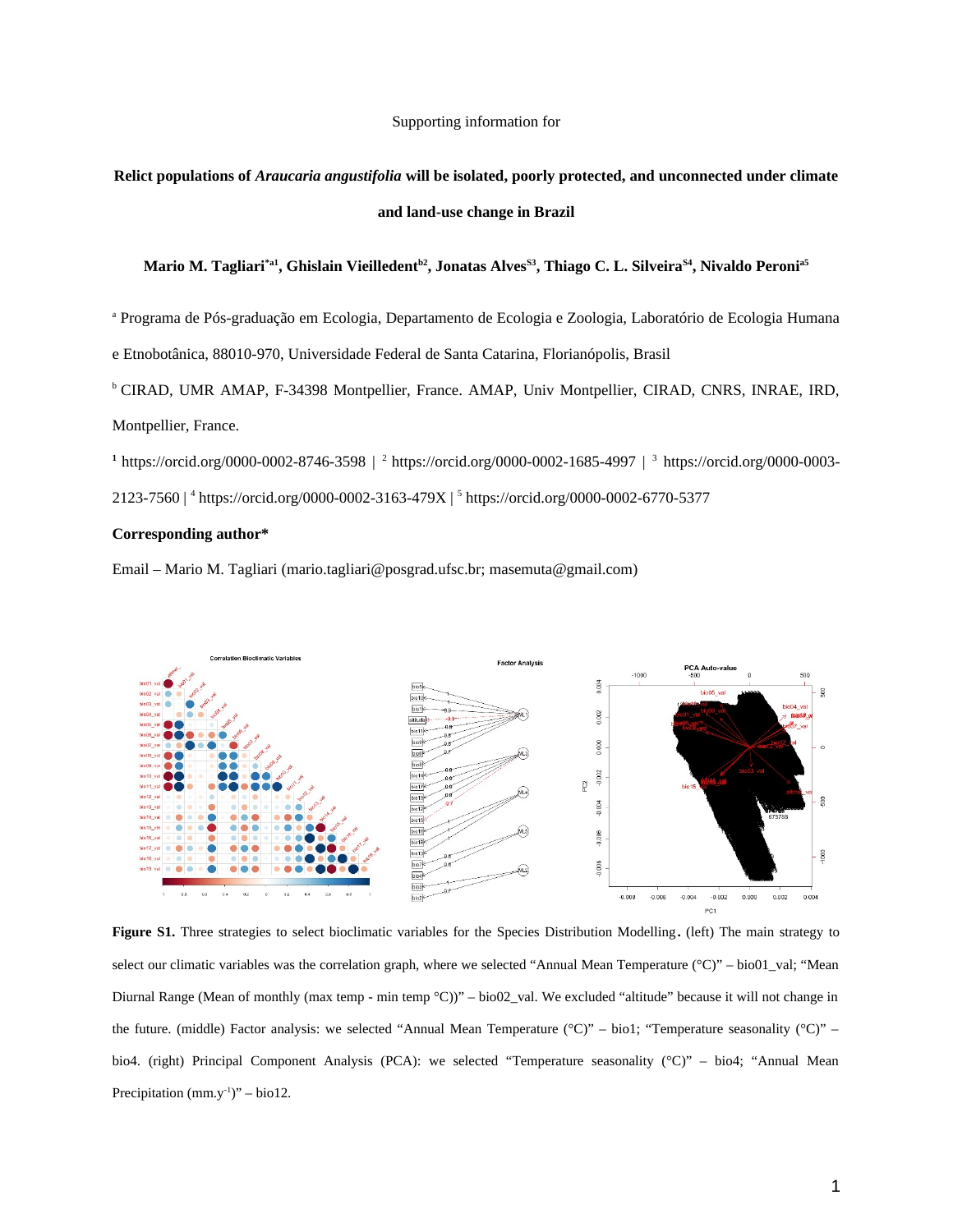**Table S1.** Predictive performance of the ensemble model prior and based on committee averaging for Araucaria. Predictive performance before the binary conversion was evaluated by the Area Under de Curve (AUC) specifying a fixed threshold of 0.6 or 60%, where algorithms predicting Araucaria occurrence with values < 0.6 or 60% did not account for the committee averaging. The AUC was evaluated over the continuous prediction of Araucaria distribution after 10 model runs with 70% training and 30% testing data and 1 full dataset run (11 model runs X 5 selected algorithms). The mean AUC value was 0.788 (among 55 model runs), indicating very high predictive capacity. The True Skills Statistic (TSS), Sensitivity, and Specificity (all threshold-dependent) were selected to evaluate the statistical performance of the SDM algorithms: ANN, GAM, GLM, Maxent, and RF. All indexes' values were satisfactory to forecast Araucaria distribution, i.e.  $> 0.5$  for TSS;  $> 0.65$  for Sensitivity and Specificity.

| <b>Species</b>            | <b>Algorithms</b> | Area Under the receive             | <b>True Skill</b>       | <b>Sensitivity</b> | <b>Specificity</b> |  |
|---------------------------|-------------------|------------------------------------|-------------------------|--------------------|--------------------|--|
|                           | (ANN, GAM, GLM,   | operation Curve (AUC) <sup>a</sup> | <b>Statistics (TSS)</b> | (Sen)              | (Spe)              |  |
|                           | Maxent, RF)       |                                    |                         |                    |                    |  |
| Araucaria<br>angustifolia | Ensemble          | 0.788                              | 0.556                   | 0.883              | 0.673              |  |

<sup>a</sup> Before committee averaging

**Table S2.** Relative variable importance table showing which abiotic variables selected in the SDM were most relevant explaining potential Araucaria distribution in the present and future. Each algorithm used in the SDM presented an importance ranking value. The ranking is defined by the biggest importance value weighted amongst all five algorithms. Temperature-related variables (i.e. Annual Mean Temperature, Temperature Seasonality, and Mean Diurnal Range — °C) were the main variables explaining Araucaria projected distribution. Annual Precipitation (mm) was the fourth most important variable.

| <b>Species</b> | <b>Environmental variables</b> | <b>ANN</b> | Maxent   | Random | <b>GLM</b> | <b>GAM</b> | <b>Ranking</b> |
|----------------|--------------------------------|------------|----------|--------|------------|------------|----------------|
|                |                                |            |          | Forest |            |            |                |
|                | Annual Mean Temperature        | 0.669      | 0.901    | 0.803  | 0.752      | 0.557      |                |
| Araucaria      | Mean Diurnal Range             | 0.132      | 0.092    | 0.419  | 0.103      | 0.243      | 3              |
| angustifolia   | <b>Temperature Seasonality</b> | 0.414      | 0.095    | 0.387  | 0.138      | 0.220      | $\overline{2}$ |
|                | <b>Annual Precipitation</b>    | 0.263      | $\theta$ | 0.385  | 0.002      | 0.074      | 4              |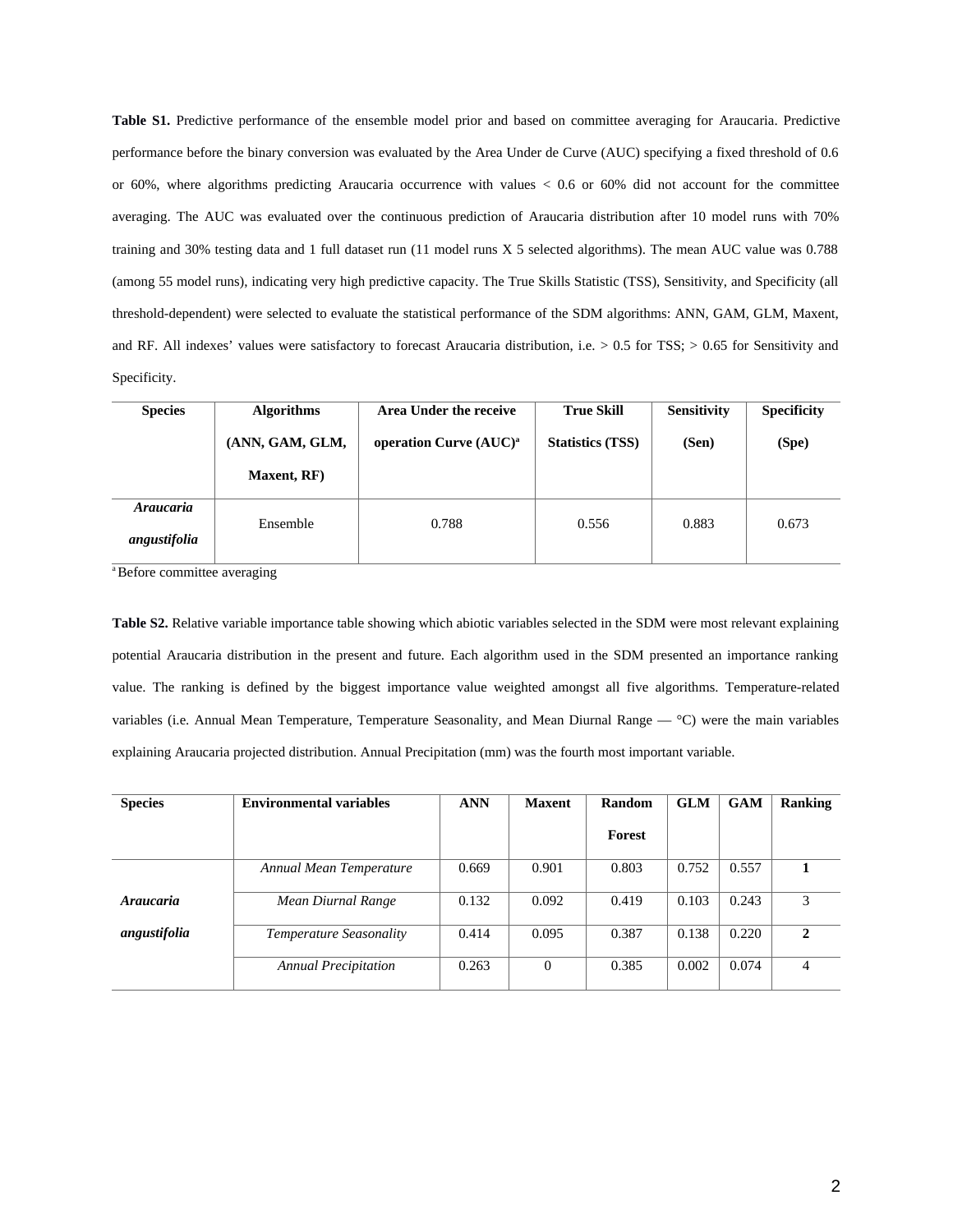**Table S3.** Bioclimatic niche calculated according to the Araucaria current distribution within the Mixed and Dense Forests. We computed the mean and the confidence interval (2.5 to 97.5%) values among all variables. The model confirmed the already known adaptation of Araucaria to lower temperatures (16.2°C), as well as the low mean diurnal range: 12°C. The altitude distribution varied from 5m to 1653m. Despite Araucaria's adaptation to more elevated areas, the species occurs in transitional ecosystems, like the Dense Ombrophilous Forest and the Mixed Ombrophilous Forest. As part of the Atlantic Forest biome, the Mixed and Dense Forests have an elevated annual precipitation regime, indicating why the species' average precipitation is > 1700 mm.y**-1 .** 

| <b>Species</b>   | Confidence | <b>Annual Mean</b> | Mean                | <b>Temperature</b>          | <b>Mean Annual</b> | <b>Altitude</b> |
|------------------|------------|--------------------|---------------------|-----------------------------|--------------------|-----------------|
|                  | interval   | <b>Temperature</b> |                     | seasonality                 | Precipitation      | (m)             |
|                  |            | $(^{\circ}C)$      | range $(^{\circ}C)$ | $(^\circ \text{C}$ standard | $(mm.y^{-1})$      |                 |
|                  |            |                    |                     | deviation x 100)            |                    |                 |
| <b>Araucaria</b> | Mean       | 16.2               | 10.9                | 29.67                       | 1701               | 645             |
| angustifolia     | 2.5%       | 14.1               | 14.1                | 25.69                       | 1419               | 5               |
|                  | 97.5%      | 17.8               | 17.8                | 32.58                       | 2072               | 1653            |